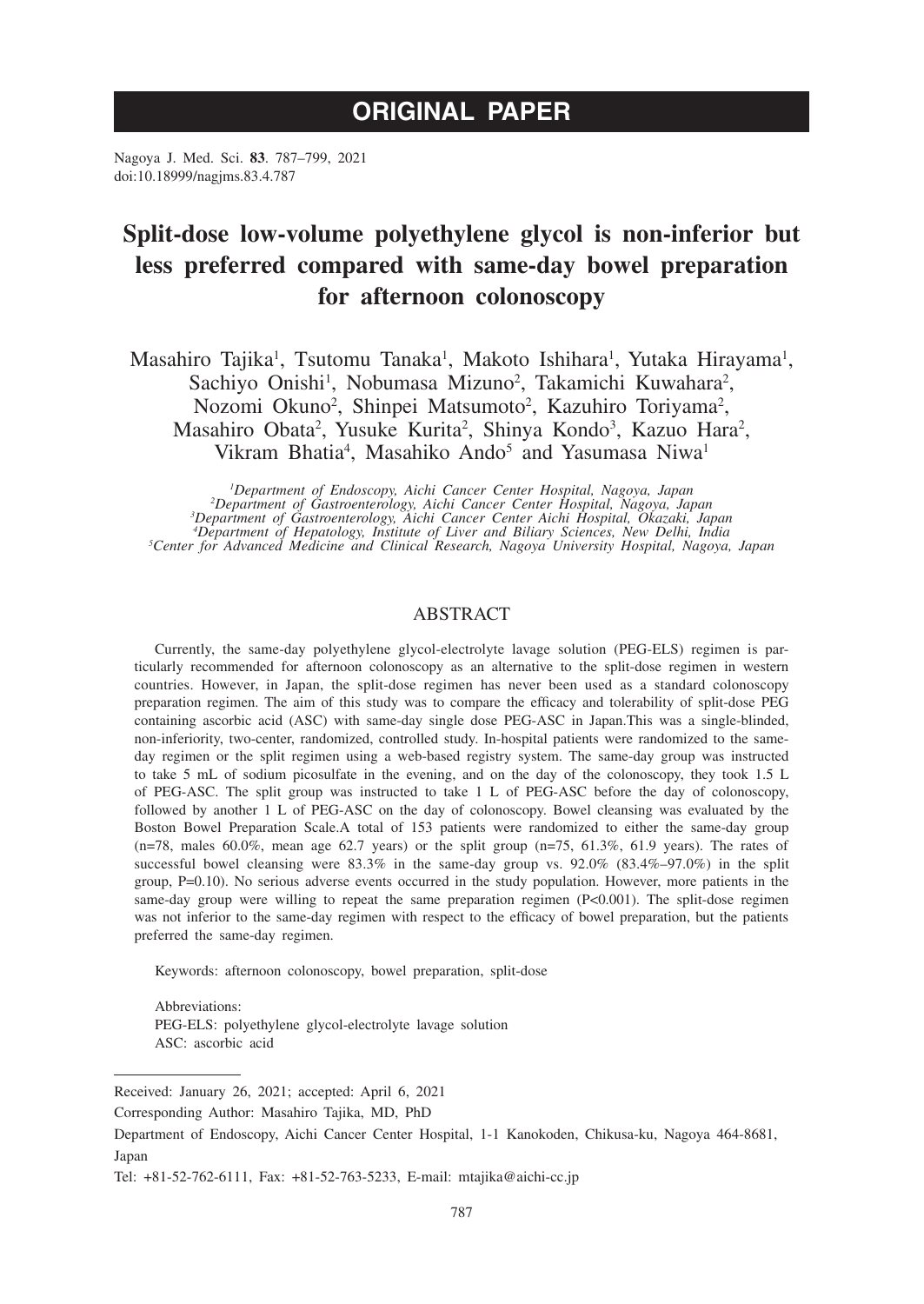PEG-ASC: polyethylene glycol-electrolyte lavage solution containing ascorbic acid PICO: picosulfate solution

This is an Open Access article distributed under the Creative Commons Attribution-NonCommercial-NoDerivatives 4.0 International License. To view the details of this license, please visit (http://creativecommons.org/licenses/by-nc-nd/4.0/).

## INTRODUCTION

Appropriate bowel preparation is essential for precise detection of colorectal neoplasms.<sup>1,2</sup> Inadequate bowel preparation is related to a lower adenoma detection rate, longer procedure time, patient discomfort, and increased costs because of the need for repeat procedures. $3.56$  An appropriate purgative type, volume, and timing of administration are needed to achieve sufficient bowel cleansing and patient tolerability.<sup>7-9</sup> Split-dose regimens, defined as drinking about half of the cleansing solution over two days, regardless of purgative type or volume, have been shown to improve colonic cleanliness, the adenoma detection rate, and patient tolerability compared with day-before regimens, and they have thus been recommended as a standard bowel preparation regimen in western countries.10-13 Recently, especially for patients with an afternoon colonoscopy, same-day regimens are also recommended as an effective alternative to split-dose regimens.<sup>12,13</sup>

On the other hand, in Japan, same-day bowel preparation is commonly used for colonoscopy. The Japan Gastroenterological Endoscopy Technicians Society conducted a questionnaire survey in Japan, from August 2015 to February 2016, to investigate the bowel preparation practices for colonoscopy in 1,814 Japanese institutions [unpublished data]. All institutions contacted in this survey performed same-day preparation, with the most preferred bowel preparation regimen being PEG-ELS (45.1%), followed by PEG + ascorbic acid (ASC) (35.8%), magnesium citrate (17.8%), and 86.5% of them took an adjunctive agent such as sodium picosulfate solution (PICO) in the evening of the day before colonoscopy.

PEG-ASC, (Moviprep®, EA Pharma Co., Ltd., Tokyo, Japan) has been available in Japan since June 2013. A phase III trial evaluated the efficacy, tolerability, and safety of PEG-ASC compared with standard PEG-ELS without dietary restriction or laxatives.14 In this study, the optimal colonoscopy preparation required  $1.63 \pm 0.38$  L PEG-ASC. The addition of ASC reduced the volume of lavage solution with comparable efficacy and better tolerability than standard PEG-ELS. We demonstrated that the 1.5-L PEG-ASC regimen was better accepted by patients than the 2-L PEG-ELS,<sup>15</sup> with similar tolerability, bowel cleansing, and safety between regimens. Based on these results, same-day 1.5 L PEG-ASC and PICO the previous evening have become the standard colonoscopy preparation regimen in our hospital, and it is one of the most preferred regimens in Japan. However, in our subsequent study comparing how to take PEG-ASC, the rates of successful cleansing and patient acceptability of the same-day 1.5 L PEG-ASC regimen were 71.1% and 77.5%, respectively, which were not satisfactory.<sup>16</sup> A more effective colonoscopy preparation regimen is needed to improve efficacy and patient tolerability.

Although same-day regimens and split regimens showed similar bowel cleansing efficacy and overall tolerability, only for trials using the purgative type of PEG-ELS or PEG-ASC, the cleansing efficacy of split-regimens was better, though not significantly, than of same-day regimens.17-19 Furthermore, for patient tolerance, one study showed less nausea and vomiting in split-regimens.<sup>19</sup> Despite the lower volume (1.5 L) of PEG-ASC, the necessity to drink such a large amount of liquid with an unacceptable taste followed by 0.75 L of clear liquid within about 2 hours has a negative impact on patient compliance. If the pretreatment were divided into two days, the impact may decrease. Therefore, we decided to compare the Western standard regimen, the split-dose regimen, with the Japanese standard regimen. We hypothesized that the split-dose regimen is as effective as the same-day regimen in cleansing efficacy, and, furthermore, that the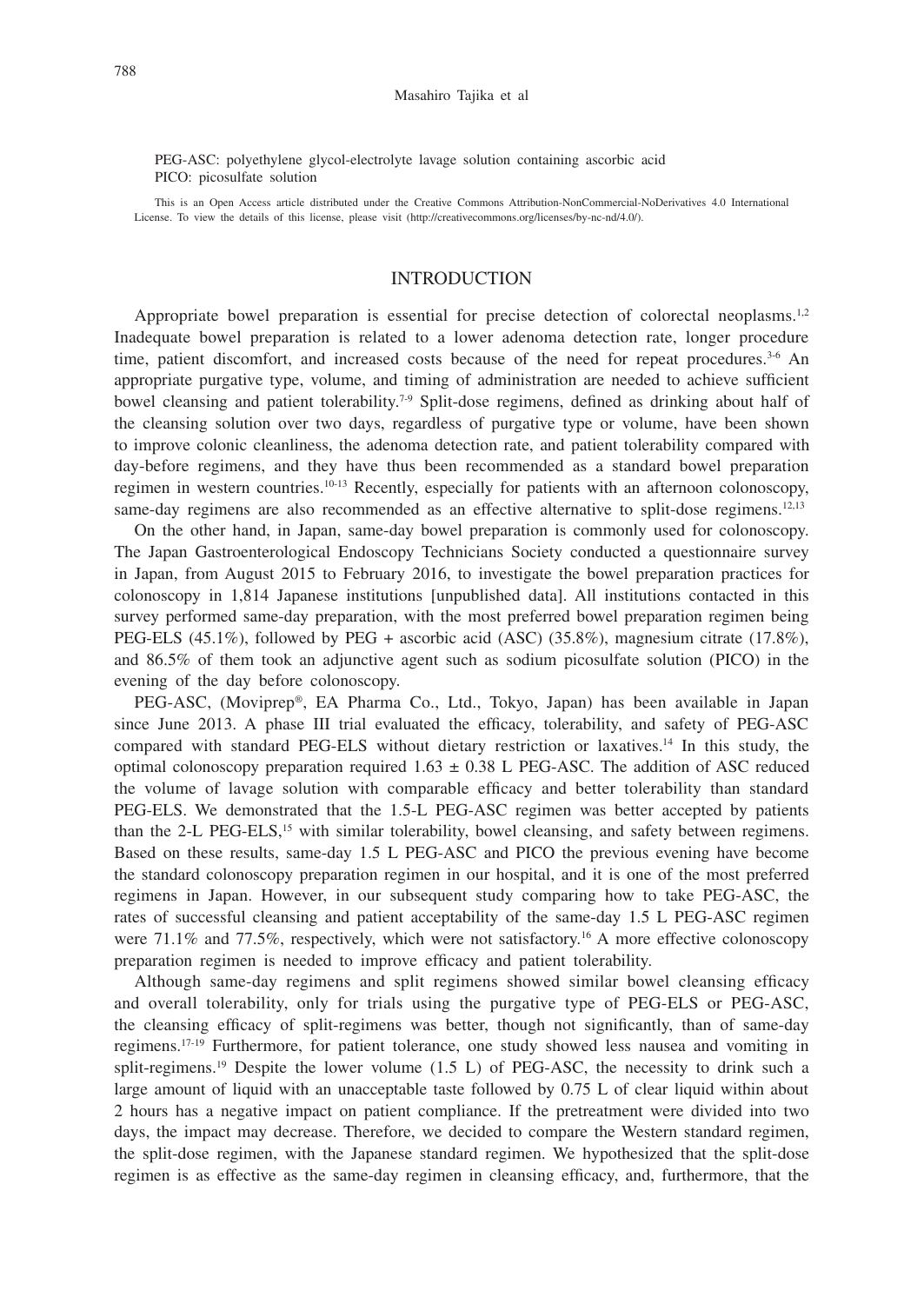split-dose regimen has better patient tolerability in Japanese patients. The purpose of this study was to compare the efficacy and tolerability of split-dose 2 L PEG-ASC with same-day single dose 1.5 L PEG-ASC and 5 mL of PICO.

# PATIENTS AND METHODS

The study was conducted at Aichi Cancer Center Hospital, Nagoya, and Aichi Hospital, Aichi Cancer Center Hospital, Okazaki from September 2016 to March 2018. This was a prospective, investigator-blinded, two-center, non-inferiority, randomized comparison of the same-day regimen of 1.5 L PEG-ASC  $+$  5 mL PICO the day prior and the split-dose regimen of 2 L PEG-ASC in patients scheduled for colonoscopy. All included patients provided written, informed consent for inclusion. The ethics committees of both participating hospitals approved the study, which was registered with an international clinical trial registry (UMIN000023895).

All consecutive patients aged 20 years old and over scheduled for treatment colonoscopies such as polypectomy, endoscopic mucosal resection, and endoscopic submucosal dissection at each hospital were eligible to participate. The exclusion criteria were: patients with severe comorbidities (cardiac, renal, hepatic, or metabolic disease, ascites, etc.), patients with severe constipation  $\langle$ <2 bowel movements per week), patients with an allergy to PEG-ELS, patients with a history of gastric stapling or bypass procedure, or patients with a history of colorectal surgery.

# **METHODS**

#### *Randomization and blinding*

The Pocock and Simon minimization method was used to perform the randomization to balance sex, age (<70 years or  $\geq 70$  years), and institution between the two groups.<sup>20</sup> A computergenerated, random-number list allocated patients to receive one of the two alternative bowel preparation regimens. Allocation concealment was ensured by an independent research assistant using a reputable web-based registry system managed by the Data Center of Nagoya University Hospital, Nagoya, Japan. Patients were randomized on the day when hospitalization was decided, and the independent research assistant entered each chosen regimen, which was then registered in the clinical pathway using an electronic medical record. Only the research assistant and the nurses in the ward could know how they were assigned.

Everyone who participated in this study, including endoscopists and endoscopy nurses, were blinded to treatment group. Patients were instructed not to discuss their bowel preparation with anyone other than the research assistant by a ward nurse. Comparisons between the same-day group and the split-dose group were made in an investigator-blinded fashion.

## *Bowel preparation methods (Fig. 1)*

All patients were admitted to each hospital the day before colonoscopy. When patients were hospitalized, their ward nurses gave them an orientation talk about the assigned regimen. The ward nurse carefully explained how the product should be taken, emphasizing the importance of complete intake of the solution for a safe and reliable procedure, using easy-to-understand instructions. They were also instructed to eat a low-residue diet served in each hospital. The same-day group was asked to drink more than 1 L of clear liquid the day before colonoscopy, and instructed to take 5 mL of PICO 0.75%; (Laxoberon®: Teijin Pharma, Ltd., Tokyo, Japan) in the evening (at 9–10 pm). On the day of the colonoscopy, they received 1.5 L of PEG-ASC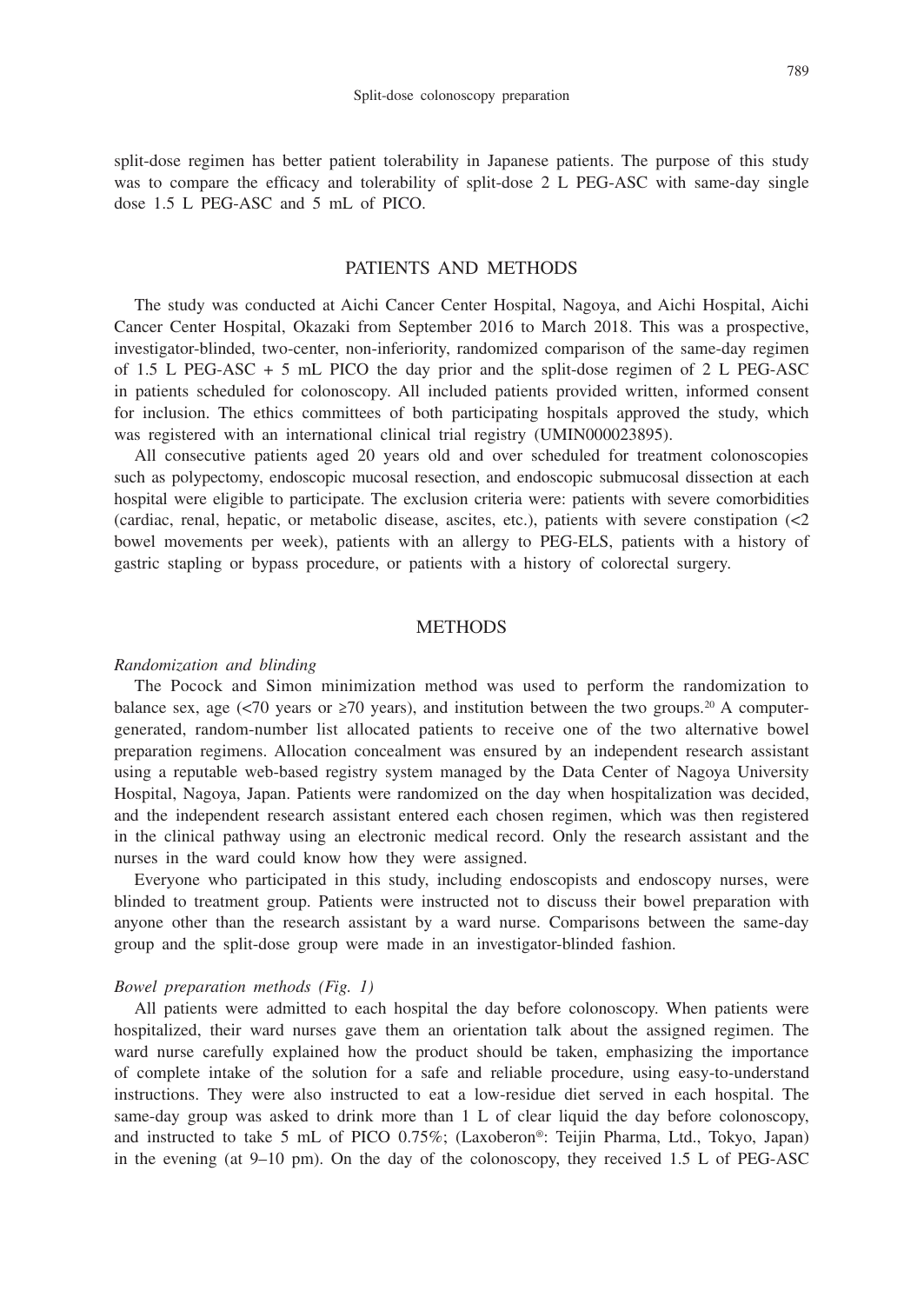



PEG-ASC: polyethylene glycol electrolyte lavage solution containing ascorbic acid

consisting of 100.0 g macrogol 4000, 7.5 g sodium sulfate, 2.7 g sodium chloride, 1.0 g potassium chloride, 4.7 g ascorbic acid, 5.9 g sodium ascorbate, and lemon flavoring per each liter. They were instructed to drink the first 1 L of cleansing solution followed by 0.5 L of clear fluids at a rate of 0.25 L every 15 min from 9 am. After that, they were instructed to drink the remaining 0.5 L of cleansing solution followed by 0.25 L of clear fluids at the same rate by 11:15 am. The split-dose group was instructed to take 1 L of PEG-ASC followed by 0.5 L of clear liquids at a rate of 0.25 L every 15 min between 4 pm and 5.30 pm the day before colonoscopy, followed by another 1 L of PEG-ASC followed by 0.5 L of clear liquids at a rate of 0.25 L every 15 min between 9.45 am and 11:15 am on the day of colonoscopy. All colonoscopies were scheduled to be performed after 2 pm.

### *Evaluation of bowel preparation*

Efficacy of bowel preparation was assessed by an endoscopist blinded to patient allocation using the Boston Bowel Preparation Scale (BBPS), on a 4-point scale (0–3) per colonic segment (right, transverse, and left colon).21 Segment scores were summed to calculate the scores of each of the three segments, ranging from 0–9. 'Successful' bowel preparation was defined as total score of 6 or more, and all segment scores were 2 or more; others were considered 'failed' bowel preparation. The ward nurses checked patients' excretions within 1 hour after finishing the preparation on the day of colonoscopy. If solid stool with muddy excretions or no excretion was seen at that time, the patient was given an additional preparation, such as an additional  $0.5$  L of PEG-ELS or an enema.<sup>16</sup> In Japan, in cases of poor preparation, an enema is often given to promote defecation. Patients who received additional preparation were also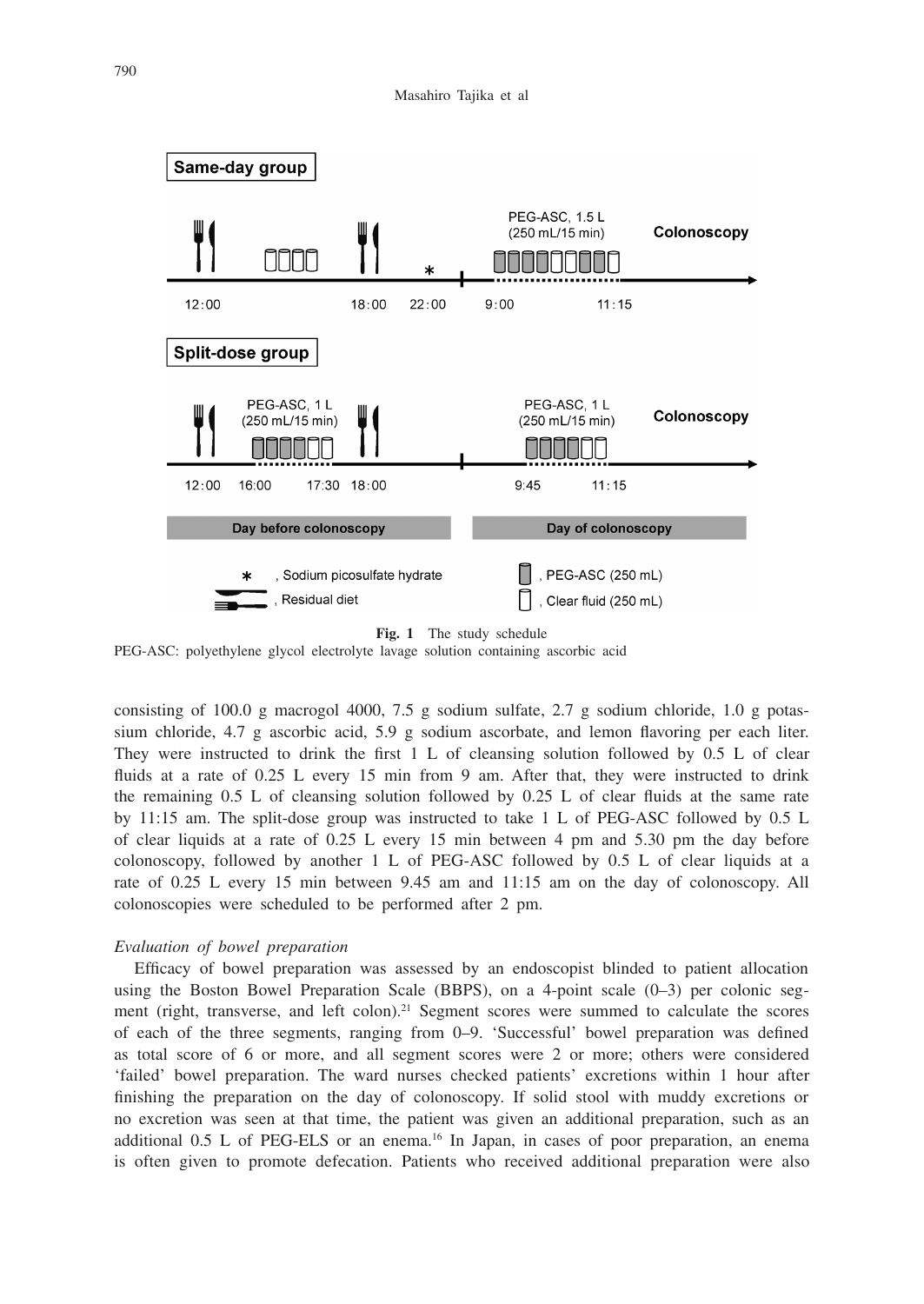considered to have 'failed' bowel preparation. In this study, all of the procedures were performed by experienced endoscopists, all of whom had performed more than 1,000 colonoscopies. As described in a previous study,<sup>16</sup> each endoscopist performed calibration exercises involving more than 20 colonoscopies before the start of the study, based on their interpretation of the agreed upon scale anchors, to ensure concordance.

As one of the indicators of bowel cleansing effect, the disappearance of the mucus-surrounded gas bubbles in the colonic lumen was evaluated using the optimal visibility grade.<sup>22</sup> The overall mucosal visibility was graded using the following 3-grade scale: optimal was clear imaging with no or minimal amount of bubbles or foams that could be easily removed (grade 0); adequate was a modest amount of bubbles and foams that could be cleared within a minimal amount of time (grade 1); and insufficient was the presence of foam and bubbles that significantly reduced clear visualization of the mucosa (grade 2). Mucosal visibility was assessed in a pre-washing procedure before evaluation of BBPS.

### *Patient measurements*

All patients were asked by ward nurses or the research assistant to complete a questionnaire immediately before the procedure to evaluate preparation completion, tolerability, adverse events, sleep quality, and willingness to repeat the same regimen. They were also asked to record the time and number of bowel movements from the start of ingestion to the appearance of clear excretion. Patient tolerability was measured by the patient's perceived ease or difficulty in taking the preparation on a 4-grade scale. Sleep quality was evaluated using a 4-grade scale according to sleep comfort and sleep disturbances due to the preparation during the night before colonoscopy compared to a usual day. Adverse events were defined by the degree of gastrointestinal symptoms such as nausea, vomiting, abdominal distension, and pain. These symptoms were scored on a 4-grade scale. Willingness to repeat the same regimen was also scored on a 4-grade scale.

### *Outcome measures*

The primary end point of this study was demonstrating the non-inferiority of the split-dose regimen compared to the same-day regimen for successful bowel cleansing. The secondary end points were preparation completion, tolerability, adverse events, sleep quality, willingness to repeat the same regimen, and the rate of optimal mucosal visibility (score 0).

# *Statistical analysis*

On the basis of data from a previous study,<sup>16</sup> the successful bowel cleansing rate with the same-day regimen was estimated to be 71.0%. It was expected that about 81.0% of the split-dose group would show adequate successful bowel cleansing, and the non-inferiority margin was set at  $-10\%$ . This study was designed to have 80% power to establish non-inferiority (using a one-sided test with alpha of 0.025 and a target sample size of 72 per group). It was decided to enroll more than 150 patients to allow for an approximate drop-out rate of 5%. The primary analysis for non-inferiority was performed on the intention-to-treat population. Per-protocol analysis was performed in patients who did not receive additional treatment.

Descriptive statistics are presented as means  $\pm$  standard deviation (SD) or as the number of patients (%). The two-sided *t*-test was used to compare the means of continuous variables; the likelihood ratio chi-squared test was used to compare categorical measures. The Mantel extension test adjusted for age and sex was applied to compare clinical outcomes between the two groups.

Categorical variables were compared using the Mantel extension test. P values < 0.05 were considered significant. All analyses were performed using SAS version 9.4 (SAS Institute, Cary, NC) at the Data Center of Nagoya University Hospital, Nagoya, Japan.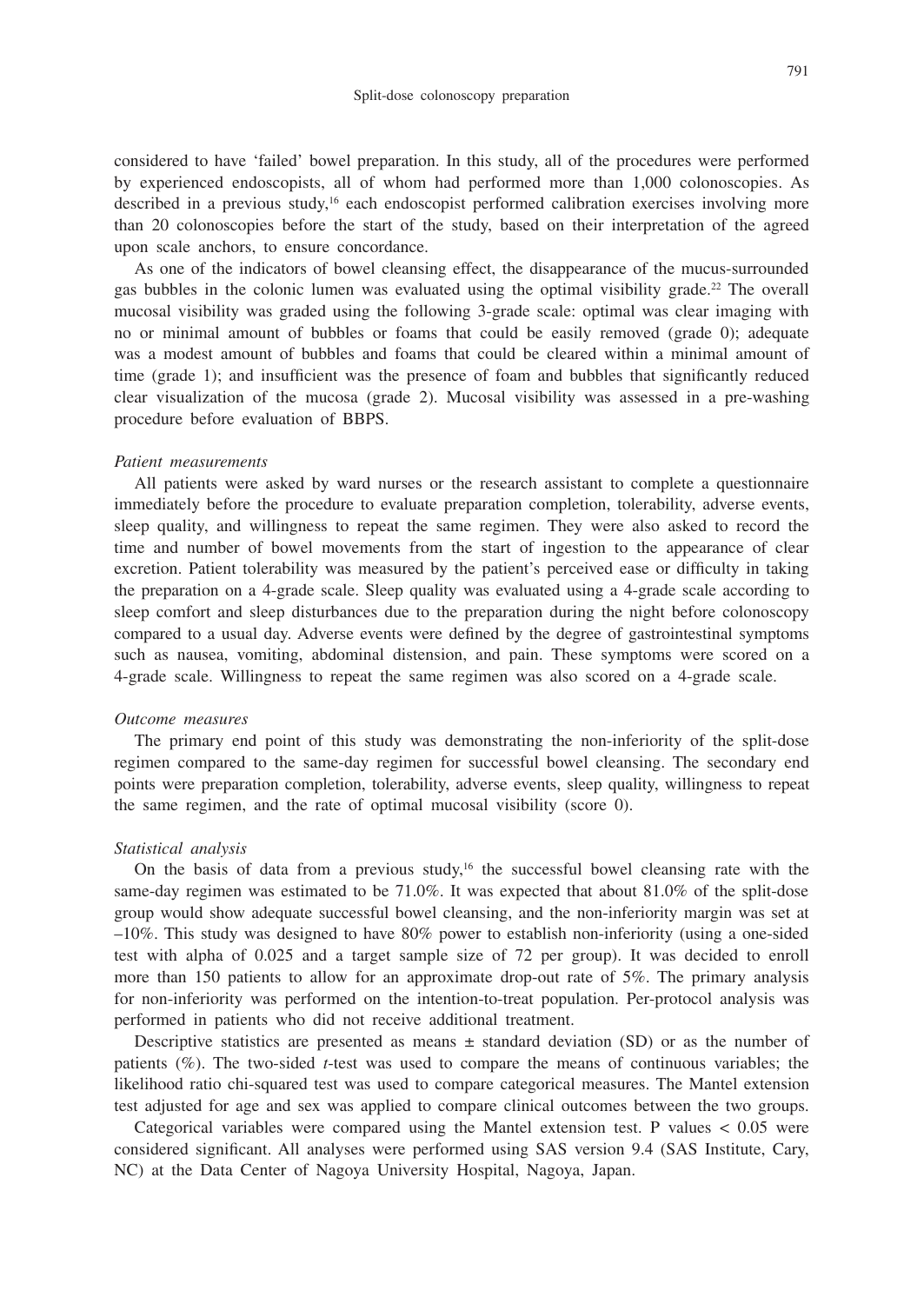## RESULTS

# *Patients' characteristics*

From September 2016 to March 2018, 155 patients were screened for study inclusion, and all patients were randomized into two groups. Two patients in the split-dose group were excluded due to other disease or an accident (Fig. 2). Table 1 shows the baseline characteristics of the patients. There were no significant differences between the two groups.



**Fig. 2** Patient flow

| Variable                      | Standard group  | Split group     | P value |
|-------------------------------|-----------------|-----------------|---------|
| No. of patients               | 78              | 75              |         |
| Age $(y)$ , mean $\pm SD$     | $62.7 \pm 9.9$  | $61.9 \pm 11.1$ | 0.63    |
| Male/female                   | 47/31           | 46/29           | 0.89    |
| Height (cm)                   | $162.8 \pm 9.9$ | $162.8 \pm 9.1$ | 0.98    |
| Weight (kg)                   | $62.4 \pm 13.7$ | $62.7 \pm 13.2$ | 0.87    |
| Body mass index $(kg/m2)$     | $23.4 \pm 3.7$  | $23.5 \pm 3.1$  | 0.81    |
| Average sleeping time (h)     | $6.69 \pm 1.14$ | $6.49 \pm 1.08$ | 0.27    |
| Bowel habit (daily) $(n, \%)$ | 62(79.5)        | 57 (74.0)       | 0.49    |

| Patients' characteristics<br>Table 1 |
|--------------------------------------|
|--------------------------------------|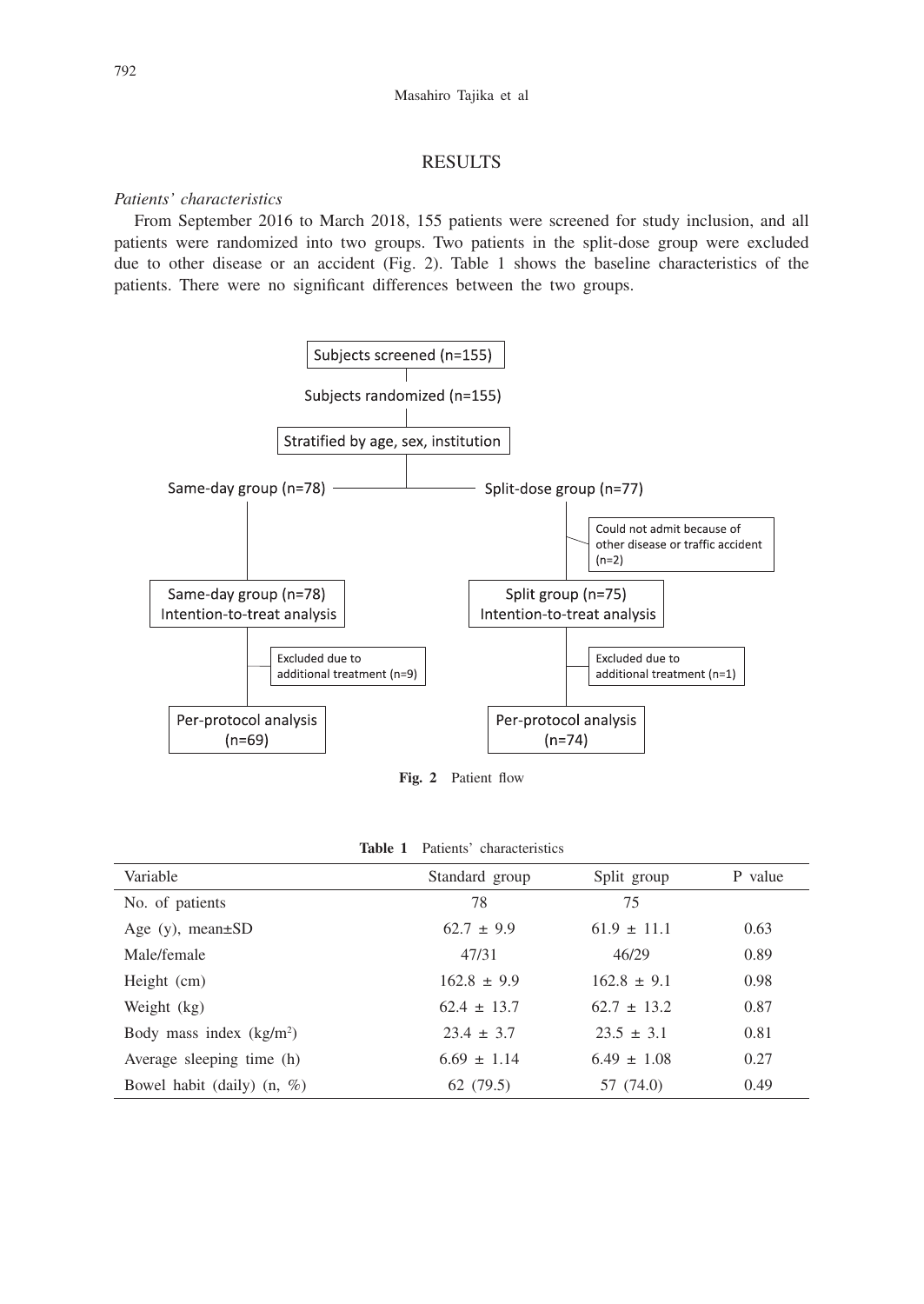#### Split-dose colonoscopy preparation

### *Bowel cleansing efficacy and endoscopic findings (Table 2)*

Time to first defecation after the start of ingestion of bowel preparation was shorter in the same-day group compared with Day 1 in the split-dose group  $(P< 0.001)$ . In the split-dose group, the time to first defecation was shorter on Day 2 than on Day 1 ( $P<0.001$ ) (Fig. 3). The frequency of defecation was lower on Day 2 in the split-dose group compared with the same-day group (P<0.01). Time to preparation was not significantly different between the same-day group and Day 2 of the split-dose group. The average time to last defecation before going to bed after the start of ingestion (4 pm) of bowel preparation was 281.7 minutes (around 9 pm; 95% confidence interval [CI] 262.4–300.9 minutes) (Fig. 4).

|                                                      | Standard         | Split group      |                   |            |
|------------------------------------------------------|------------------|------------------|-------------------|------------|
| Variable                                             |                  | Day 1            | Day 2             | P value    |
| No. of patients                                      | 78               | 77               |                   |            |
| Time to take the solution (min)                      | $115.3 \pm 56.7$ | $56.2 \pm 23.1$  | $59.1 \pm 27.6$   | $< 0.001*$ |
| Time to first defecation (min, mean $\pm$ SD)        | $54.8 \pm 34.2$  | $91.1 \pm 56.3$  | $47.1 \pm 26.2**$ | $0.12*$    |
| Frequency of defecation (times, mean±SD)             | $12.4 \pm 4.3$   | $6.8 \pm 4.0$    | $10.1 \pm 4.7**$  | $< 0.01*$  |
| Time to preparation (min, mean $\pm SD$ )            | $198.1 \pm 93.8$ |                  | $175.9 \pm 82.9$  | $0.12*$    |
| Time to last defecation before going to bed          |                  | $281.7 \pm 83.5$ |                   |            |
| Preparation scale of last defecation (day 1)         |                  |                  |                   |            |
| (watery clear/clear/muddy/soft stool/normal)         |                  | (18/40/14/1/1)   |                   |            |
| Elapsed time from last fluid intake to               | $229 \pm 115$    |                  | $233 \pm 118$     | $0.82*$    |
| colonoscopy (min, mean+SD)                           |                  |                  |                   |            |
| Cecal intubation rate $(n, %)$                       | 78 (100)         |                  | 77 (100)          |            |
| Insertion time (min, mean $\pm$ SD)                  | $8.8 \pm 6.0$    |                  | $9.6 \pm 5.5$     | 0.41       |
| Feeling of peristalsis $(n, %)$                      | 15(19.2)         |                  | 12(16.0)          | 0.60       |
| Optimal visibility grade $(0/1/2)$                   | 45/24/9          |                  | 39/19/17          | 0.17       |
| BBPS (PP)                                            |                  |                  |                   |            |
| Right colon (mean $\pm$ SD)                          | $2.1 \pm 1.0$    |                  | $2.1 \pm 0.7$     | 0.67       |
| Transverse colon (mean±SD)                           | $2.3 \pm 1.0$    |                  | $2.5 \pm 0.6$     | 0.12       |
| Left colon $(mean \pm SD)$                           | $2.4 \pm 1.0$    |                  | $2.6 \pm 0.6$     | 0.04       |
| Successful bowel cleansing $(n, \%)$ ***             | 65 (83.3)        |                  | 69 (92.0)         | 0.10       |
| No. with additional PEG intake or enema<br>$(n, \%)$ | 9(11.5)          |                  | 1(1.3)            | 0.01       |

**Table 2** Results of preparation and endoscopic findings

BBPS: Boston bowel preparation scale

PP: per-protocol analysis

\* Same-day group vs. split-dose group (Day 2).

\*\* P<0.001, split-dose group (Day 1) vs. split-dose group (Day 2).

\*\*\* Difference and 95% confidence interval in the successful bowel preparation rate between the same-day group and the split-dose group was  $8.7\%$  (-1.6\% to 19.0\%).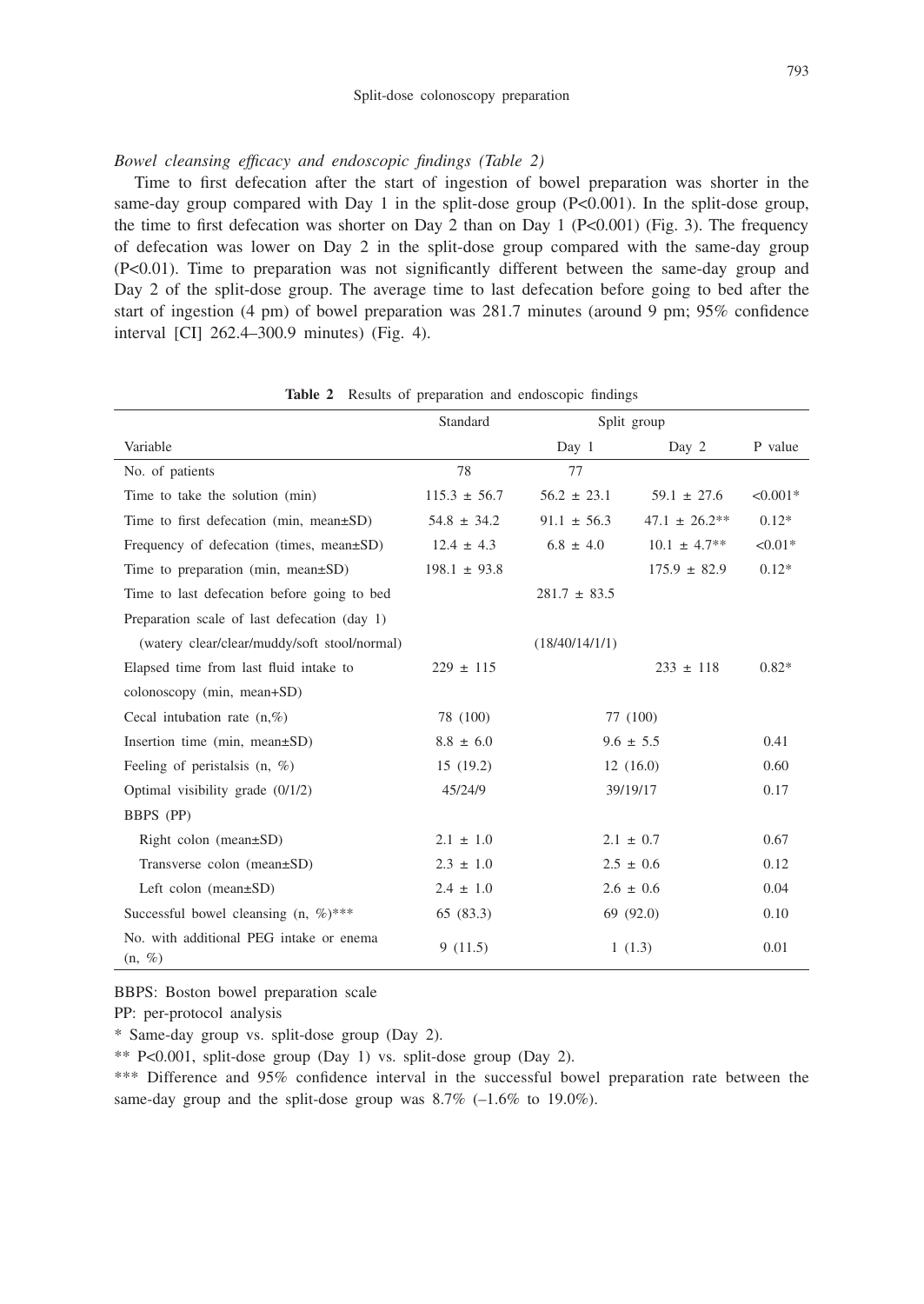Masahiro Tajika et al



**Fig. 3** Distribution of time to first bowel movement

The time to first defecation after the start of ingestion of bowel preparation was shorter in the same-day group compared with Day 1 of the split-dose group (P<0.001). In the split group, the time to first defecation was shorter on Day 2 compared with Day 1 (P<0.001).



Fig. 4 Time to last bowel movement before sleep (split-dose group only) The average time to last defecation before going to bed after the start of ingestion (4 pm) of bowel preparation was 281.7 minutes.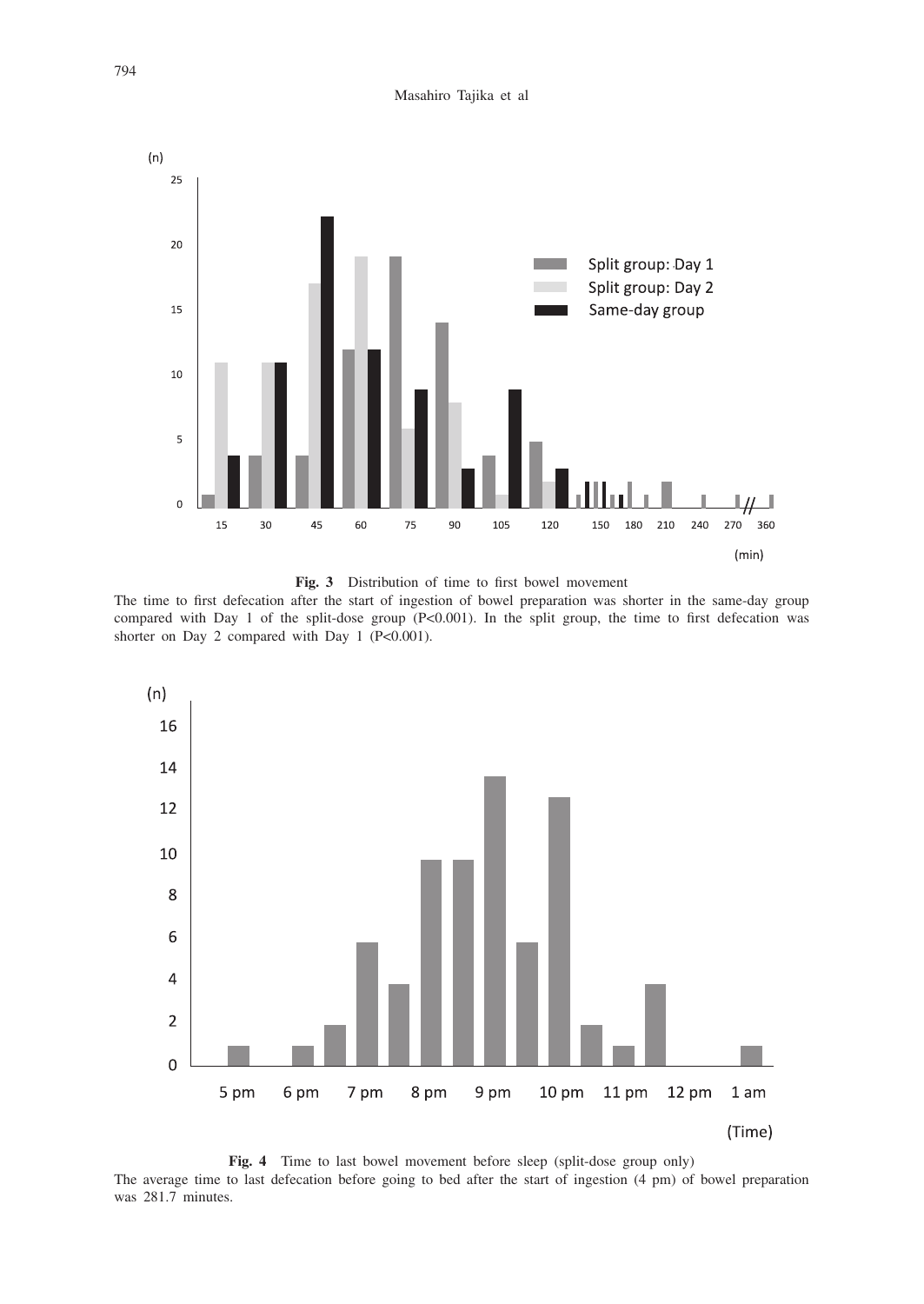There was no significant difference between the same-day group (83.3%; 73.2%–90.8%) and the split-dose group (92.0%; 83.4%–97.0%) in the successful bowel preparation rate. The lower limit of the 95%CI of the difference in proportions between two groups was –1.6%, which was higher than the non-inferiority margin of  $-10\%$ . In other words, the split-dose regimen was not inferior to the same-day regimen. The rate of patients who required additional preparation was higher in the same-day group  $(11.5\%)$  than in the split-dose group  $(1.3\%)$  (P=0.01).

There were no significant differences in the mean total BBPS score between the two groups. However, in the left colon, the mean BBPS score was significantly higher in the split-dose group (2.4 vs. 2.6; P=0.04).

#### *Patient questionnaire*

There was no difference in complete intake of the bowel cleansing solution between the two groups (Table 3). In terms of sleep quality of the day before colonoscopy, there were no differences between the two groups in average time, sleep disturbances, number of times waking up for evacuation, and degree of sleeping. Although no serious adverse events occurred, the rate of vomiting tended to be higher in the same-day group and the rate of toilet accidents tended to be higher in the split-dose group (P=0.05, respectively).

With respect to patient preference, the rate of willingness to repeat the same regimen was higher for the same-day group than for the split-dose group  $(77\% \text{ vs. } 47\%; P<0.001)$ .

|                                                                                         | Standard       | Split group   |           |         |
|-----------------------------------------------------------------------------------------|----------------|---------------|-----------|---------|
| Variable                                                                                |                | Day 1         | Day 2     | P value |
| No. of patients                                                                         | 78             | 75            |           |         |
| 100% intake of solution $(n, \%)$                                                       | 72 (92.3)      | 66 (88.0)     | 72 (96.0) | $0.75*$ |
| Average sleeping time of Day 1 (h)                                                      | $6.6 \pm 1.6$  | $6.5 \pm 1.4$ |           | 0.80    |
| Did the evacuation disturb your sleep?<br>Yes $(n, \%)$                                 | 20(26.0)       | 19(26.4)      |           | 0.95    |
| No. of times got up for evacuation                                                      | $1.9 \pm 0.91$ | $2.4 \pm 1.6$ |           | 0.27    |
| Could you sleep well compared to usual<br>day? (well/fair/difficult/very difficult) (%) | (18/44/30/8)   | (14/47/36/3)  |           | 0.95    |
| Did you feel hungry in the night time of<br>day 1? (none/mild/moderate/severe) (%)      | (34/37/25/4)   | (34/41/21/4)  |           | 0.76    |
| How easy/difficult to take preparation?                                                 |                |               |           |         |
| (easy/fair/difficult/very difficult) (%)                                                | (41/43/8/8)    | (37/40/15/8)  |           | 0.47    |
| Any symptoms $(\%)$                                                                     |                |               |           |         |
| Nausea                                                                                  |                |               |           |         |
| (none/mild/moderate/severe)                                                             | (87/6/6/1)     | (88/7/4/1)    |           | 0.74    |
| Vomiting                                                                                |                |               |           |         |
| (no/yes)                                                                                | (75/5)         | (100/0)       |           | 0.05    |
| Distension                                                                              |                |               |           |         |
| (none/mild/moderate/severe)                                                             | (31/36/26/7)   | (36/36/20/8)  |           | 0.67    |
| Abdominal pain                                                                          |                |               |           |         |
| (none/mild/moderate/severe)                                                             | (87/10/3/0)    | (87/8/5/0)    |           | 0.66    |

**Table 3** Patient tolerance and acceptance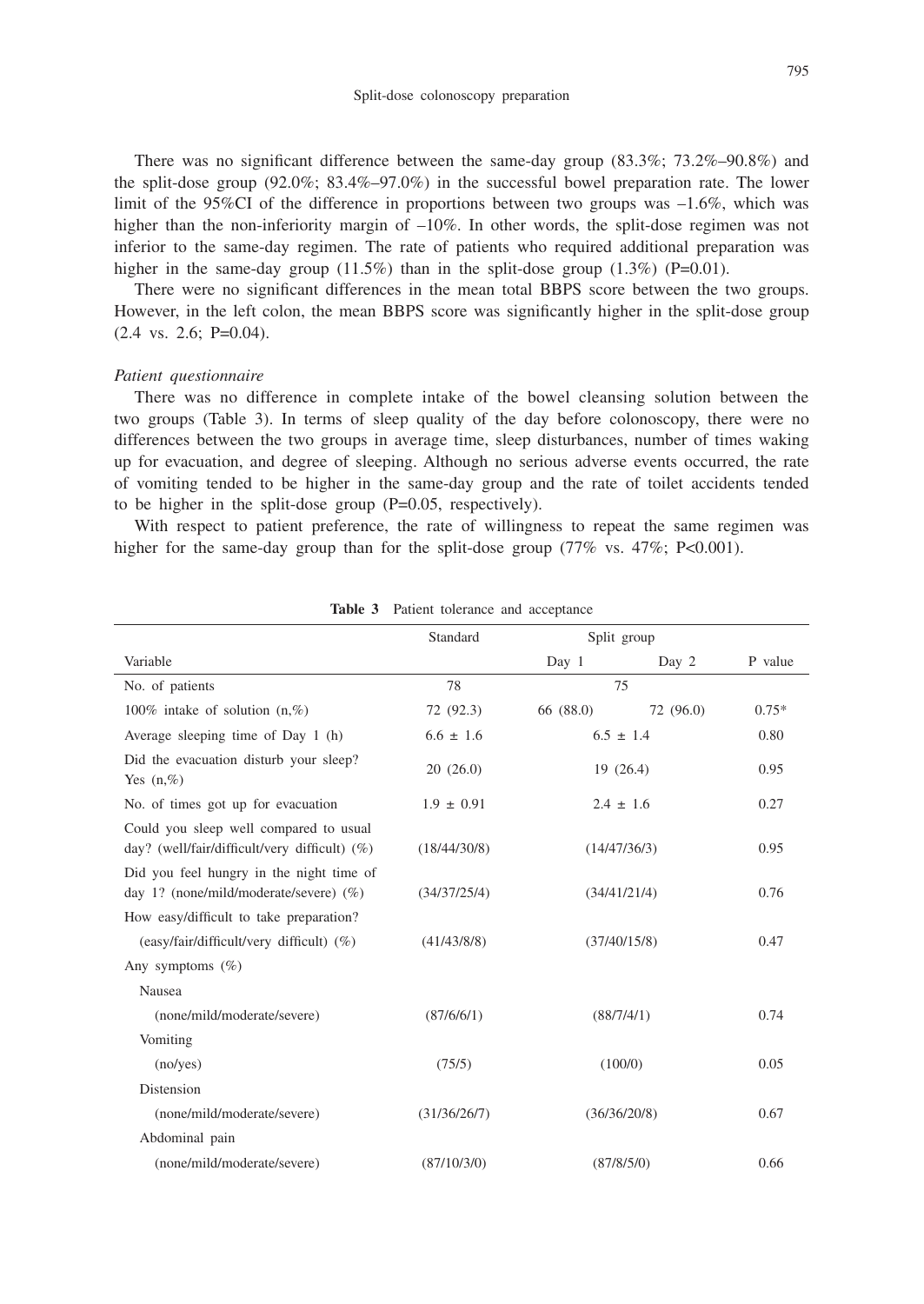Masahiro Tajika et al

| Toilet accident (eg, wet one's pants etc.) |              |               |         |
|--------------------------------------------|--------------|---------------|---------|
| $(no/attention)$ (%)                       | (87/9/4)     | (77/13/10)    | 0.05    |
| Willingness to repeat                      |              |               |         |
| the same preparation regimen $(\%)$        |              |               |         |
| (yes/yes, if anything/no, if anything/no)  | (32/45/15/8) | (20/27/30/23) | P<0.001 |

\* Same-day group vs. split-dose group (Day 2).

# **DISCUSSION**

In Japan, the same-day PEG-ELS regimen with some laxatives such as PICO the previous evening has traditionally been used for colonoscopy preparation. This is the first study to evaluate the efficacy and tolerability of the split-dose regimen compared to the same-day regimen in Japan. The present results showed that the split-dose regimen was non-inferior to the same-day regimen in terms of bowel cleansing. Although patient tolerance was similar between the two groups, patients were more willing to repeat the same-day regimen.

Recently, two large meta-analyses compared the efficacy and tolerability of split-dose and same-day regimens.<sup>23,24</sup> In the first report,<sup>23</sup> 484 studies were retrieved, with 14 trials meeting inclusion criteria. The results showed that the rate of patients receiving same-day regimens and split-dose regimens with adequate preparation in the pooled analysis were 79.4% and 81.7%, respectively, with no significant differences in 11 trials (OR 0.92, 95%CI 0.62–1.36). In terms of patient tolerance, willingness to repeat the regimen, plus completion of bowel preparation fluid intake, did not differ significantly between regimens (OR 1.08, 0.45–2.61; OR 0.89, 0.45–1.78, respectively). In another report,<sup>24</sup> 1216 studies were retrieved with 15 trials meeting inclusion criteria. The results showed that the categorical outcome of high-quality bowel preparation for any same-day regimen versus any split-dose regimen did not differ, with adequate preparation in the pooled analysis of 76.2% and 80.2%, respectively, and no significant differences in 11 trials. Willingness to repeat and tolerability/compliance were similar (RR 1.14, 0.96–1.36; RR 1.00, 0.96–1.04, respectively) between regimens. Adverse events were similar except for bloating, which was less frequent in the same-day group. However, both studies included heterogeneity in study design of component trials. In addition to the difference of purgatives, including PEG, PEG-ASC, sodium phosphate, and magnesium citrate, etc., with various dosages in both regimens, there were different methods of preparation, such as diet during preparation, the length of time for diet restriction, and use of laxatives. In this study, split-dose 2-L PEG-ASC was compared with same-day single-dose 1.5-L PEG-ASC with 5 mL of PICO. The difference of 0.5 L of PEG-ASC, regardless of the additional use of PICO in the same-day group, may have led to better outcomes for cleansing efficacy in the left colon and the low rate of additional preparation in the split-dose group; however, time to first defecation after the start of ingestion of bowel preparation was significantly shorter on Day 2 compared with Day 1 in the split-dose group, and the total frequency of defecation during two days was significantly higher in the split-dose group. Day 1 intake of PEG-ASC may boost defecation on Day 2. Although patients with severe constipation were excluded in this study, the booster effect of PEG-ASC the day before colonoscopy may lead to successful bowel preparation for these patients. Furthermore, the cleansing efficacy of the same-day regimen in this study improved from 71.1% to 83.3% compared to a previous study.16 We think that one of the reasons was the difference between outpatients and inpatients. Although the cleansing efficacy did not differ between the two groups, the split-dose regimen may become an option for patients with poor defecation who required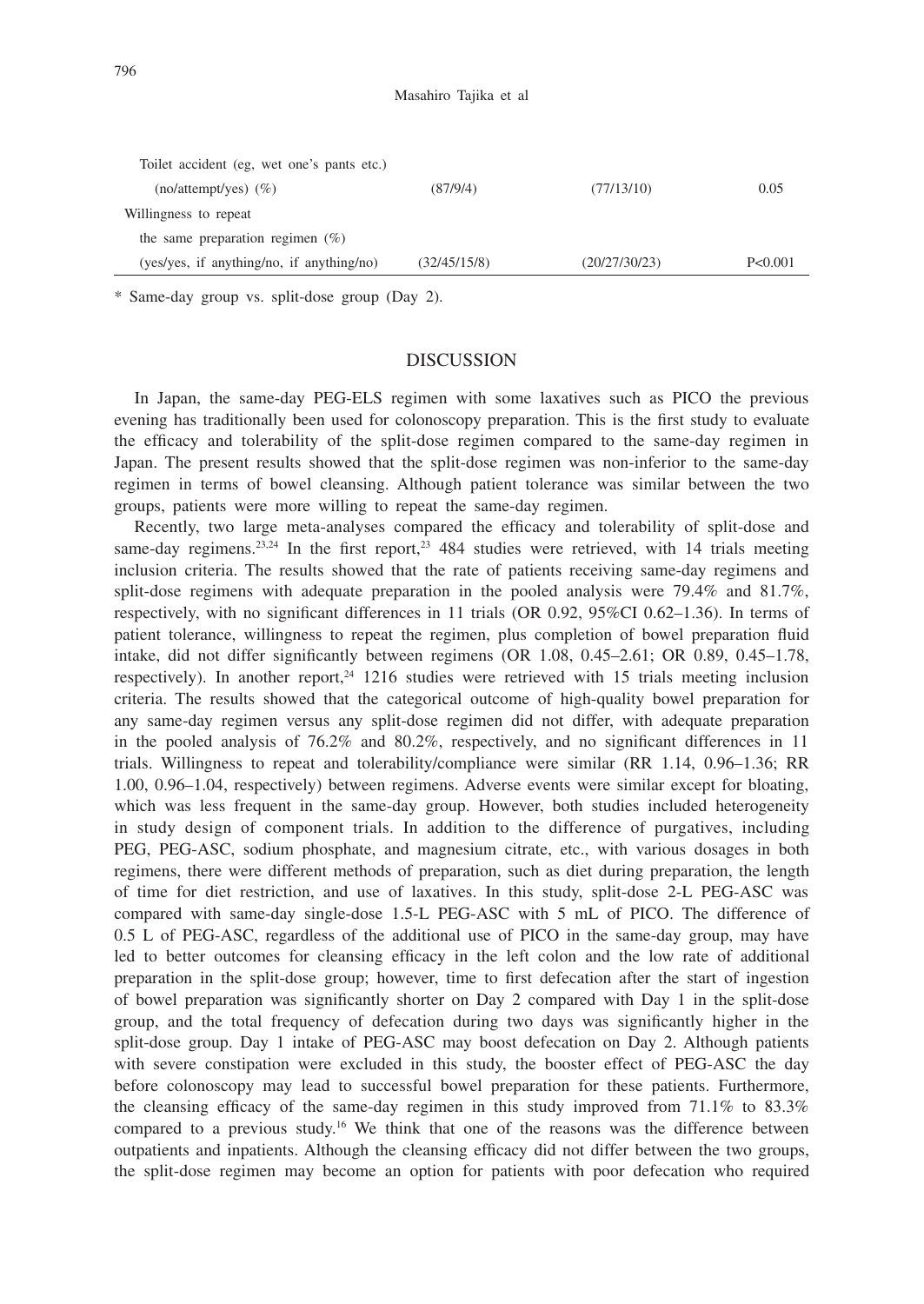additional preparation on previous examinations.

As for patient tolerance, there were no significant differences between the two groups. However, the number with vomiting was higher in the same-day group, and the number with toilet accidents such as fecal incontinence was higher in the split-dose group. In the same-day group, patients must ingest  $2.25$  L  $(1.5$  L PEG-ASC  $+$  0.75 L clear liquid) within 135 minutes. In the split-dose group, the total dose each day was  $1.5 \text{ L}$  (1 L PEG-ASC + 0.5 L clear liquid). The difference in the amount of liquid may lead to vomiting in the same-day group. Toilet accidents may be related to the shorter time to first defecation on Day 2.

In planning this study, when patients in the split-dose group should start taking PEG-ASC to avoid sleep disturbance on Day 1 was considered. Previous studies reported that patients using same-day regimens had better sleep quality compared with those using split-dose regimens<sup>17,18</sup>; therefore, it was decided that patients should start taking PEG-ASC from 4 pm (before a meal) to decrease sleep disturbances, nausea, and vomiting. It was found that early intake of PEG-ASC succeeded in making no significant difference in sleep quality between the two groups. In a meta-analysis, $23$  same-day regimens had better sleep quality than split-dose regimens. One of the reasons why split-dose regimens interfered with sleep may be that the time to start taking purgatives was late, from 6 pm to 9 pm. In the present study, with respect to the time to last defecation before sleep, 80% of patients completed the last defecation by 10 pm. Thus, it may be possible that the time to start taking PEG-ASC could be delayed 2 or 3 hours (to 6 to 7 pm). Furthermore, we served a low-residue diet after Day 1 of PEG-ASC intake. There was also concern about eating a diet after taking PEG-ASC in planning this study, which did not affect the efficacy of bowel cleansing or patient tolerance. Although various ways to improve patient tolerability in split-dose regimens were tried, the willingness to repeat the same regimen was significantly lower in the split-dose group. One of the reasons may be that all patients in this study underwent the same-day regimen on previous occasions before this study, so they were reluctant to take PEG-ASC over 2 days. From the perspective of patient tolerability, split-dose regimens may be appropriate for patients who have vomited with previous preparations or patients who think that they cannot drink more than 1.5 L of cleansing solution and about 1 L of water in several hours. Furthermore, since the time to first defecation and time to preparation on the day of the colonoscopy was shorter in the split-dose regimen, a split-dose regimen may be useful for morning colonoscopy in the future.

There are some limitations in this study. First, this study was conducted in an inpatient setting to ensure patient safety and to maximize compliance, because it was the first trial of a split-dose regimen in Japan. However, this approach minimized bias and provided high rates of good bowel preparation in both groups. Second, in the same-day group, an adjunctive agent such as PICO was given the day before colonoscopy. Strictly speaking, it was not a same-day regimen. However, it was common to give laxatives the day before colonoscopy in Japan, so this study was conducted in a form suitable for practice. Third, this study included only Japanese patients. Body composition and size of Asian populations are different from those of Western populations. Therefore, the result of the current study may not be applicable to Western countries' populations. Fourth, the adenoma detection rate was not evaluated, because endoscopic treatment was planned for the inpatients in this study.

# **CONCLUSION**

The split-dose regimen of 2-L PEG-ASC was not inferior to the same-day regimen of 1.5 L PEG-ASC + 5 mL PICO the day prior in terms of the efficacy of bowel preparation for afternoon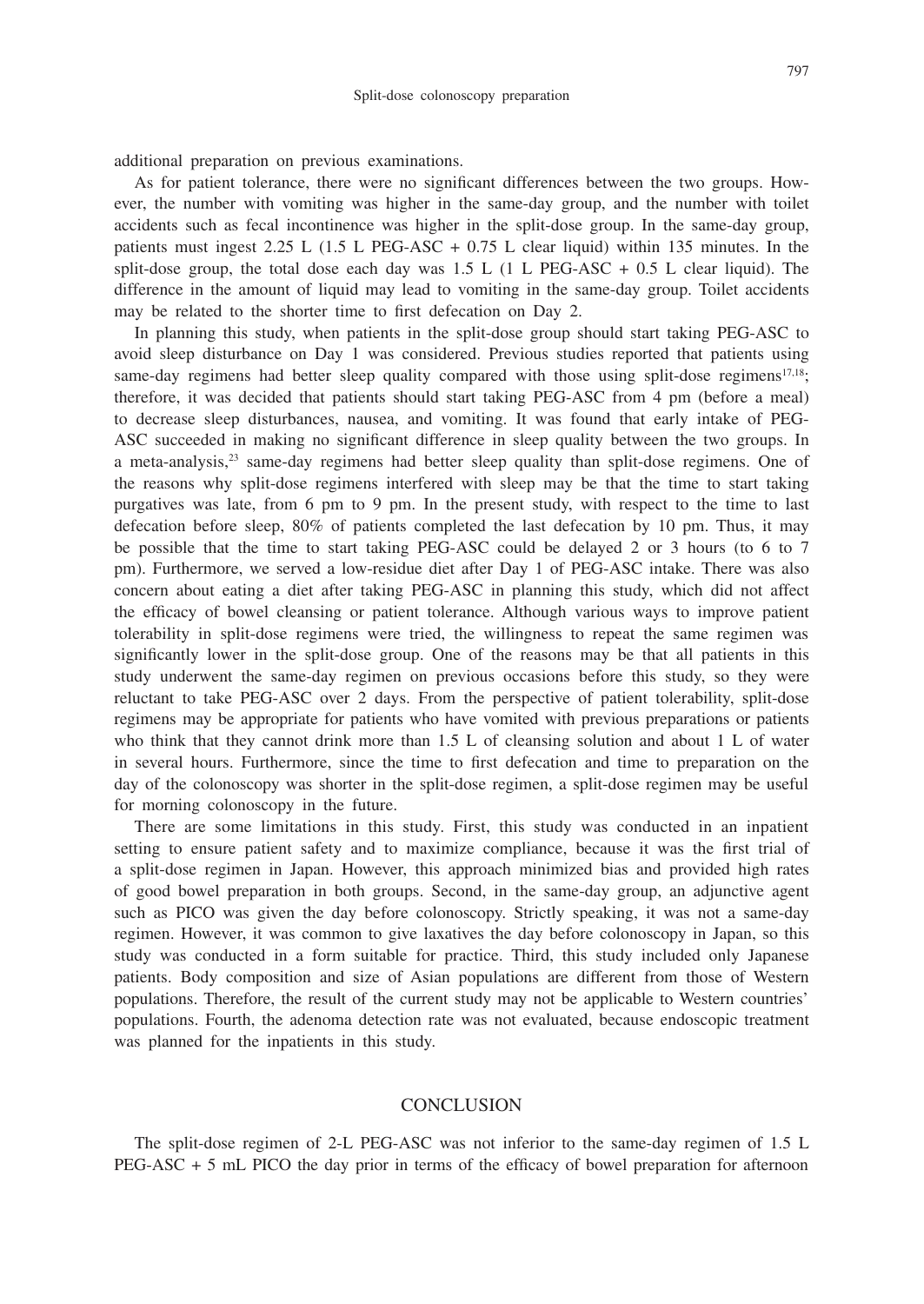colonoscopy. However, the same-day regimen was preferred by patients. The 2-L PEG-ASC split-dose regimen is feasible for Japanese patients and may be an option for patients with poor defecation who required additional preparation on previous examinations or patients who had vomited during previous preparations.

# ACKNOWLEDGMENTS

The authors would like to thank Ms. Noriko Yasui for her significant assistance with patient consent and data collection, and Ms. Maki Ito and Ms. Fumiko Sugiura for research assistance and for creating the study database. The authors would also like to acknowledge all nursing staff on the ward and in the endoscopy unit for providing assistance.

# CONFLICTS OF INTEREST

Masahiro Tajika received honoraria from EA Pharma Co., Ltd. All other authors have no conflicts of interest to declare for this work.

## AUTHOR CONTRIBUTIONS

MT contributed to study concept and design, data collection, and writing of the draft manuscript; TT, MI, YH, SO, NM, TK, NO, SM, KT, MO, YK, and SK contributed to study design and data collection; MA contributed to analysis and interpretation of data. VB, HK, and YN contributed to study design and revised the manuscript. All authors read and approved the final manuscript.

## **REFERENCES**

- 1 Froehlich F, Wietlisbach V, Gonvers JJ, Burnand B, Vader JP. Impact of colonic cleansing on quality and diagnostic yield of colonoscopy: the European Panel of Appropriateness of Gastrointestinal Endoscopy European multicenter study. *Gastrointest Endosc*. 2005;61(3):378–384. doi:10.1016/s0016-5107(04)02776-2.
- 2 Rex DK, Petrini JL, Baron TH, et al. Quality in Endoscopy Quality indicators for colonoscopy. *Am J Gastroenterol*. 2006;101(4):873–885. doi:10.1111/j.1572-0241.2006.00673.x.
- 3 Kim JS, Kang SH, Moon HS, et al. Impact of bowel preparation quality on adenoma identifi cation during colonoscopy and optimal timing of surveillance. *Dig Dis Sci*. 2015;60(10):3092–3099. doi:10.1007/s10620- 015-3737-2.
- 4 Lebwohl B, Kastrinos F, Glick M, Rosenbaum AJ, Wang T, Neugut AI. The impact of suboptimal bowel preparation on adenoma miss rates and the factors associated with early repeat colonoscopy. *Gastrointest Endosc*. 2011;73(6):1207–1214. doi:10.1016/j.gie.2011.01.051.
- 5 Kim WH, Cho YJ, Park JY, Min PK, Kang JK, Park IS. Factors affecting insertion time and patient discomfort during colonoscopy. *Gastrointest Endosc*. 2000;52(5):600–605. doi:10.1067/mge.2000.109802.
- 6 Rex DX, Imperiale TF, Latinovich DR, Bratcher LL. Impact of bowel preparation on efficiency and cost of colonoscopy. *Am J Gastroenterol*. 2002;97(7):1696–1700. doi:10.1111/j.1572-0241.2002.05827.x.
- 7 Marmo R, Rotondano G, Riccio G, et al. Effective bowel cleansing before colonoscopy: a randomized study of split-dosage versus non-split dosage regimens of high-volume versus low-volume polyethylene glycol solutions. *Gastrointest Endosc*. 2010;72(2):313–320. doi:10.1111/j.1572-0241.2002.05827.x.
- 8 Eun CS, Han DS, Hyun YS, et al. The timing of bowel preparation is more important than the timing of colonoscopy in determining the quality of bowel cleansing. *Dig Dis Sci*. 2011;56(2):539–544. doi:10.1007/ s10620-010-1457-1.
- 9 Siddiqui AA, Yang K, Spechler SJ, et al. Duration of the interval between the completion of bowel